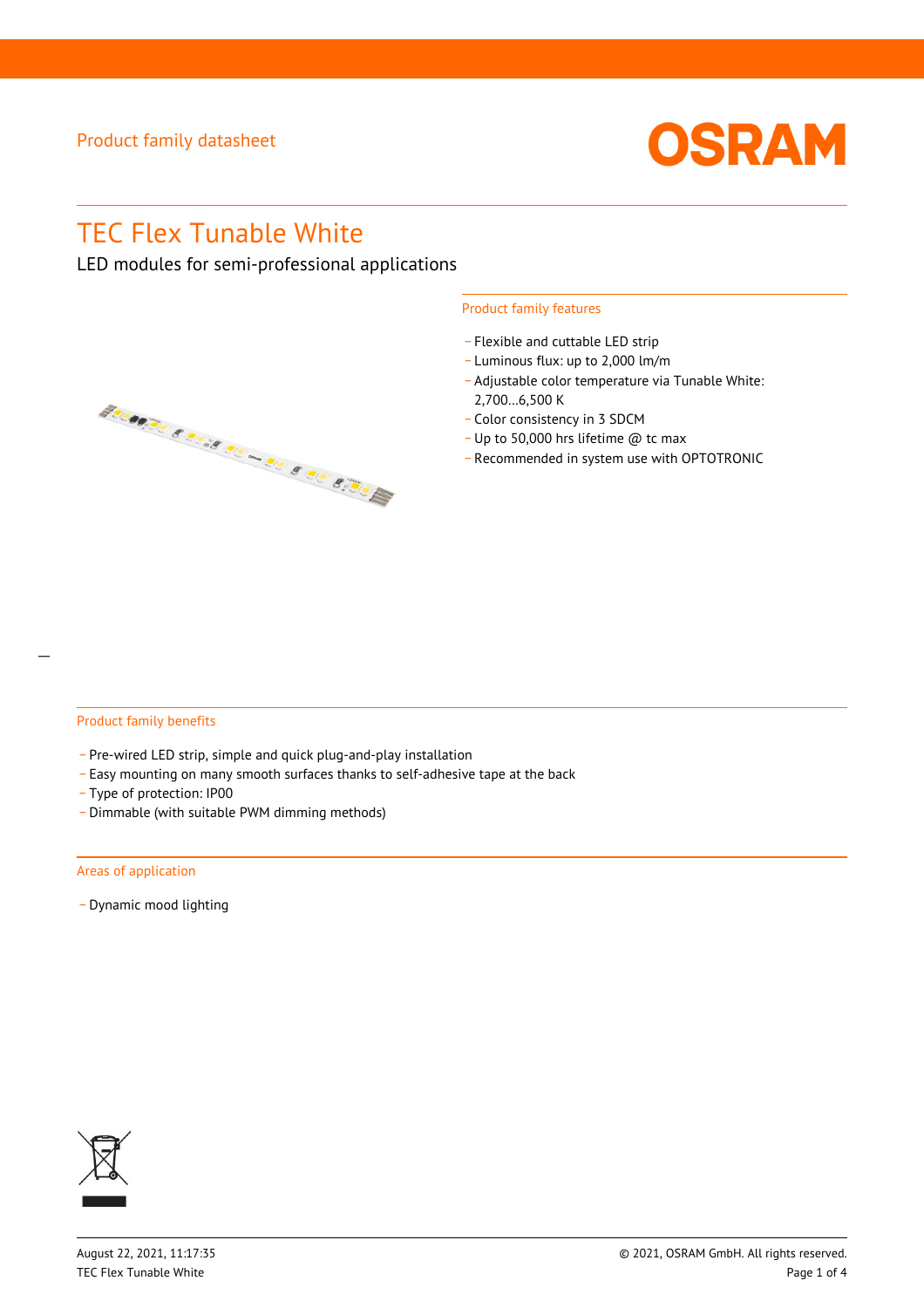#### Technical data

#### **Dimensions & weight**

| <b>Product description</b> | Product<br>weight | Length  | Width     | Height  |
|----------------------------|-------------------|---------|-----------|---------|
| TF2000TW -G1-827.865-05    | 70.00 g           | 5000 mm | $8.00$ mm | 1.50 mm |

#### **Product line drawing**



#### TF2000TW -G1-827.865-05

#### **Logistical data**

| <b>Product description</b> | Commodity code |
|----------------------------|----------------|
| TF2000TW -G1-827.865-05    | 940540399000   |

#### Equipment / Accessories

- \_ Simplified connection with optional matching CONNECTsystem
- \_ Flexessories: a complete set of aluminum channels with diffusers and lenses
- Drivers and dimmers: wide selection of OPTOTRONIC 24 V DALI, DMX and BLE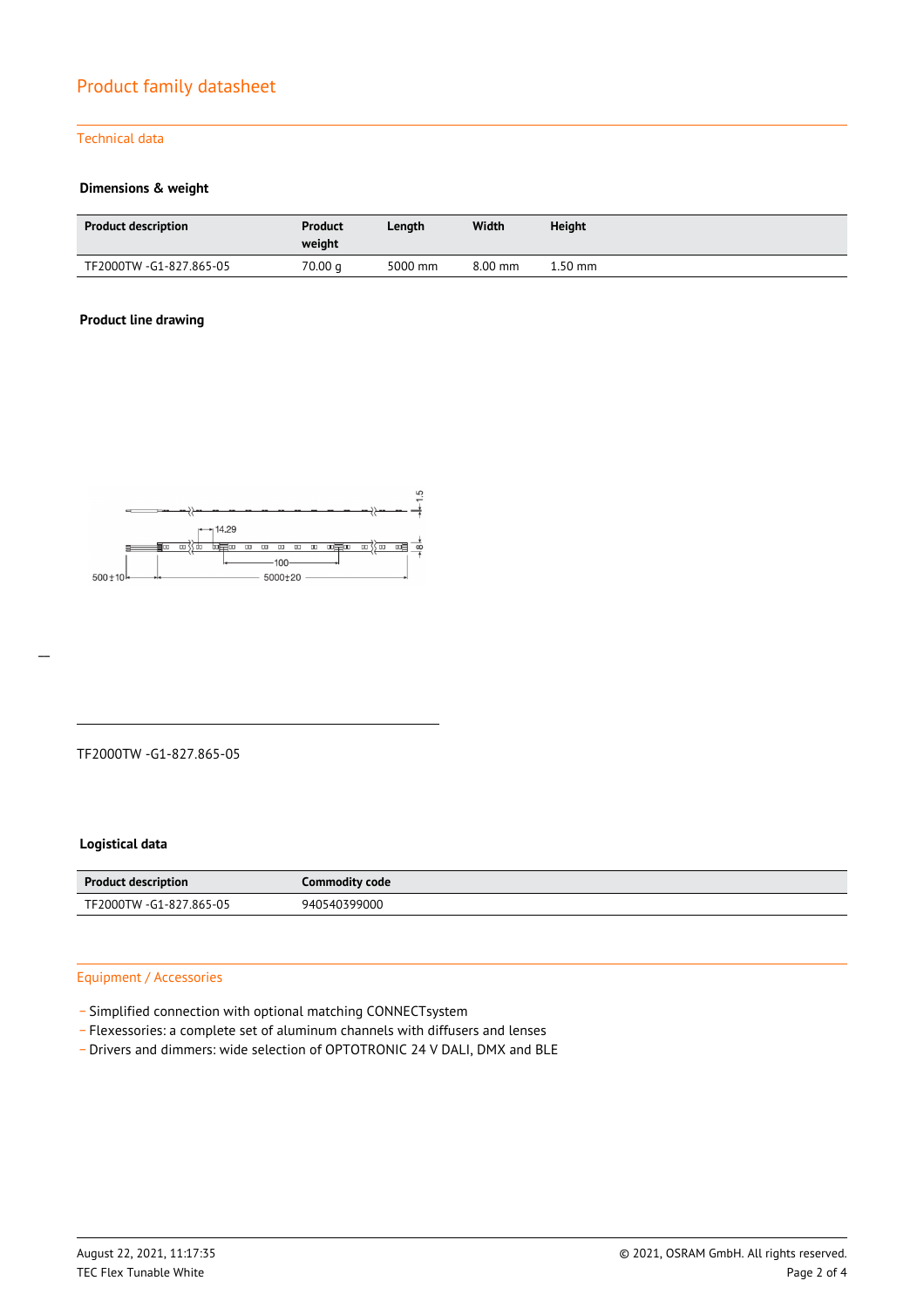#### Application advice

For more detailed application information and graphics please see product datasheet.

#### Sales and Technical Support

Sales and Technical Support www.osram.com

#### Download Data

|   | <b>File</b>                                                                                                       |
|---|-------------------------------------------------------------------------------------------------------------------|
|   | User instruction<br>TEC Flex Tunable White, TEC Flex RGB                                                          |
|   | <b>Product Datasheet</b><br>TEC Flex Tunable White IP00 product datasheet, EN                                     |
|   | <b>Brochures</b><br>Light is strong - Discover the versatile and flexible lighting system OSRAM 24V TEC Flex (EN) |
|   | Certificates<br>TEC Flex TW CE 4228593 210820                                                                     |
| ᄀ | Certificates<br>TF(P)2000TW ENEC 071020                                                                           |
|   | Eulumdat<br>Eulumdat TF2000TW-LDT                                                                                 |
|   | IES data<br>Eulumdat TF2000TW-IES                                                                                 |

 $\overline{a}$